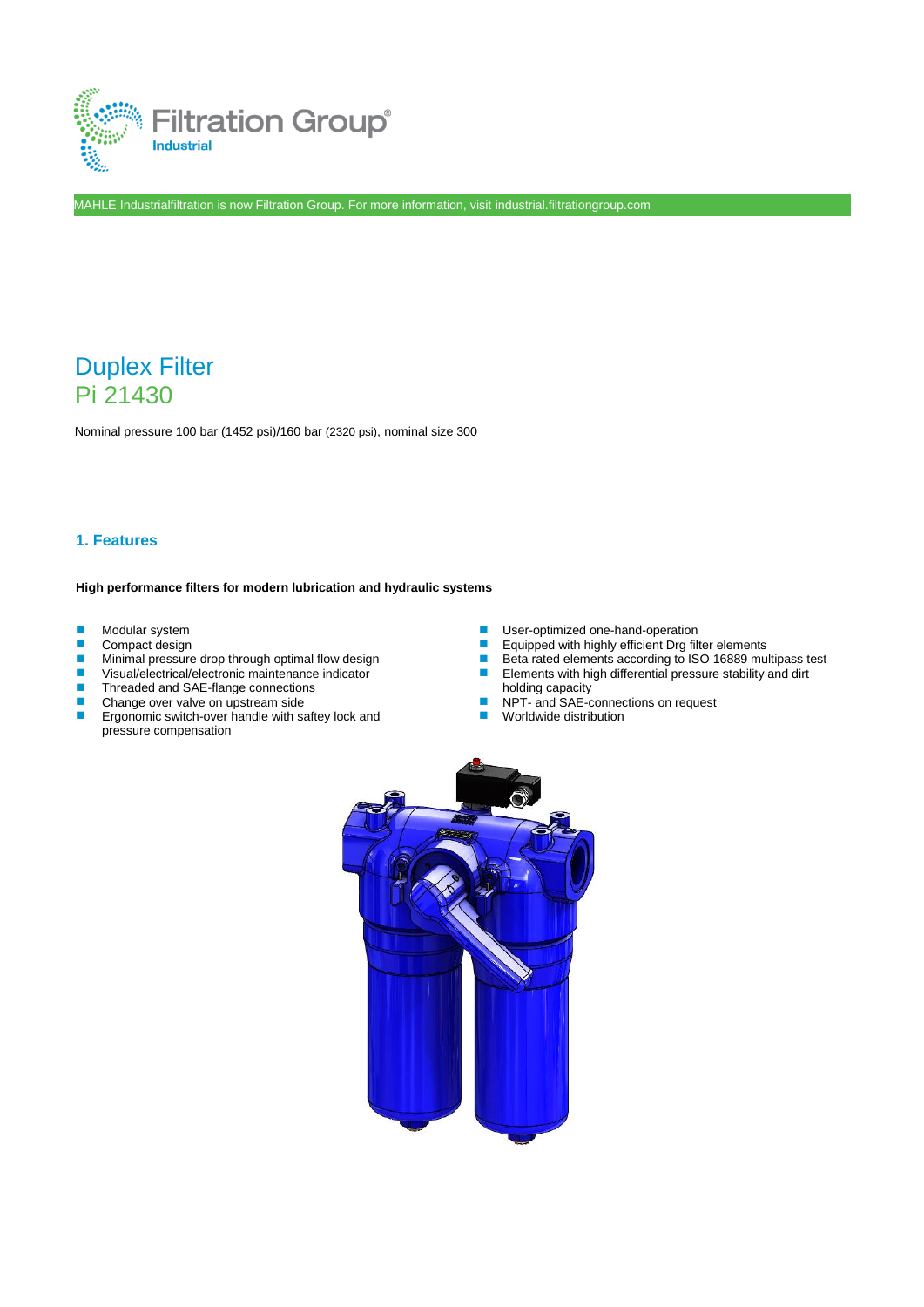# **2. Quality assurance**

Filtration Group filters and filter elements are produced according to the following international standards:

| <b>Norm</b>         | <b>Designation</b>                                                                                        |
|---------------------|-----------------------------------------------------------------------------------------------------------|
| <b>DIN ISO 2941</b> | Hydraulic fluid power filter elements; verification of collapse/burst pressure                            |
| <b>DIN ISO 2942</b> | Hydraulic fluid power filter elements; verification of fabrication integrity                              |
| <b>DIN ISO 2943</b> | Hydraulic fluid power filter elements; verification of material compatibility with fluids                 |
| <b>DIN ISO 3723</b> | Hydraulic fluid power filter elements; method for end load test                                           |
| <b>DIN ISO 3724</b> | Hydraulic fluid power filter elements; verification of flow fatique characteristics                       |
| ISO 3968            | Hydraulic fluid power-filters-evaluation of pressure drop versus flow characteristics                     |
| ISO 10771.1         | Fatigue pressure testing of metal containing envelopes in hydraulic fluid applications                    |
| ISO 16889           | Hydraulic fluid power filters; multipass method for evaluation filtration performance of a filter element |

# **3. Symbols**



## **4. Order numbers**

| Example for ordering filters:                        |                        |  |  |  |  |  |  |
|------------------------------------------------------|------------------------|--|--|--|--|--|--|
| 1. Filter housing                                    | 2. 2x Filter element   |  |  |  |  |  |  |
| $V = 300$ I/min and electrical maintenance indicator | Drg 40                 |  |  |  |  |  |  |
| Type: Pi 21430-069                                   | Type: Pi 8330 Drg 40   |  |  |  |  |  |  |
| Order number: 72464324                               | Order number: 77718802 |  |  |  |  |  |  |

| 4.1 Housing design                |                 |                     |                                                         |                                                                      |                                    |                                        |
|-----------------------------------|-----------------|---------------------|---------------------------------------------------------|----------------------------------------------------------------------|------------------------------------|----------------------------------------|
| <b>Nominal size</b><br>NG [I/min] | Order<br>number | Type                | $\circ$<br>with bypass<br>valve and visual<br>indicator | $\circled{2}$<br>with bypass<br>valve and<br>electrical<br>indicator | (3)<br>with<br>visual<br>indicator | (4)<br>with<br>electrical<br>indicator |
|                                   | 72464319        | Pi 21430-057        |                                                         |                                                                      |                                    |                                        |
|                                   | 72464320        | Pi 21430-058        |                                                         |                                                                      |                                    |                                        |
|                                   | 72464321        | Pi 21430-068        |                                                         |                                                                      |                                    |                                        |
|                                   | 72464324        | Pi 21430-069        |                                                         |                                                                      |                                    |                                        |
|                                   | 72464325        | Pi 21430-057 FKM    |                                                         |                                                                      |                                    |                                        |
|                                   | 72464326        | Pi 21430-058 FKM    |                                                         |                                                                      |                                    |                                        |
|                                   | 72464327        | Pi 21430-068 FKM    |                                                         |                                                                      |                                    |                                        |
| 300                               | 72464329        | Pi 21430-069 FKM    |                                                         |                                                                      |                                    |                                        |
|                                   | 72464332        | Pi 21430-057 FL     |                                                         |                                                                      |                                    |                                        |
|                                   | 72464333        | Pi 21430-058 FL     |                                                         |                                                                      |                                    |                                        |
|                                   | 72464334        | Pi 21430-068 FL     |                                                         |                                                                      |                                    |                                        |
|                                   | 72464335        | Pi 21430-069 FL     |                                                         |                                                                      |                                    |                                        |
|                                   | 72464336        | Pi 21430-057 FL FKM |                                                         |                                                                      |                                    |                                        |
|                                   | 72464337        | Pi 21430-058 FL FKM |                                                         |                                                                      |                                    |                                        |
|                                   | 72464338        | Pi 21430-068 FL FKM |                                                         |                                                                      |                                    |                                        |
|                                   | 72464339        | Pi 21430-069 FL FKM |                                                         |                                                                      |                                    |                                        |

When filter with non bypass configuration is selected, the collapse pressure of the element must not be exceeded.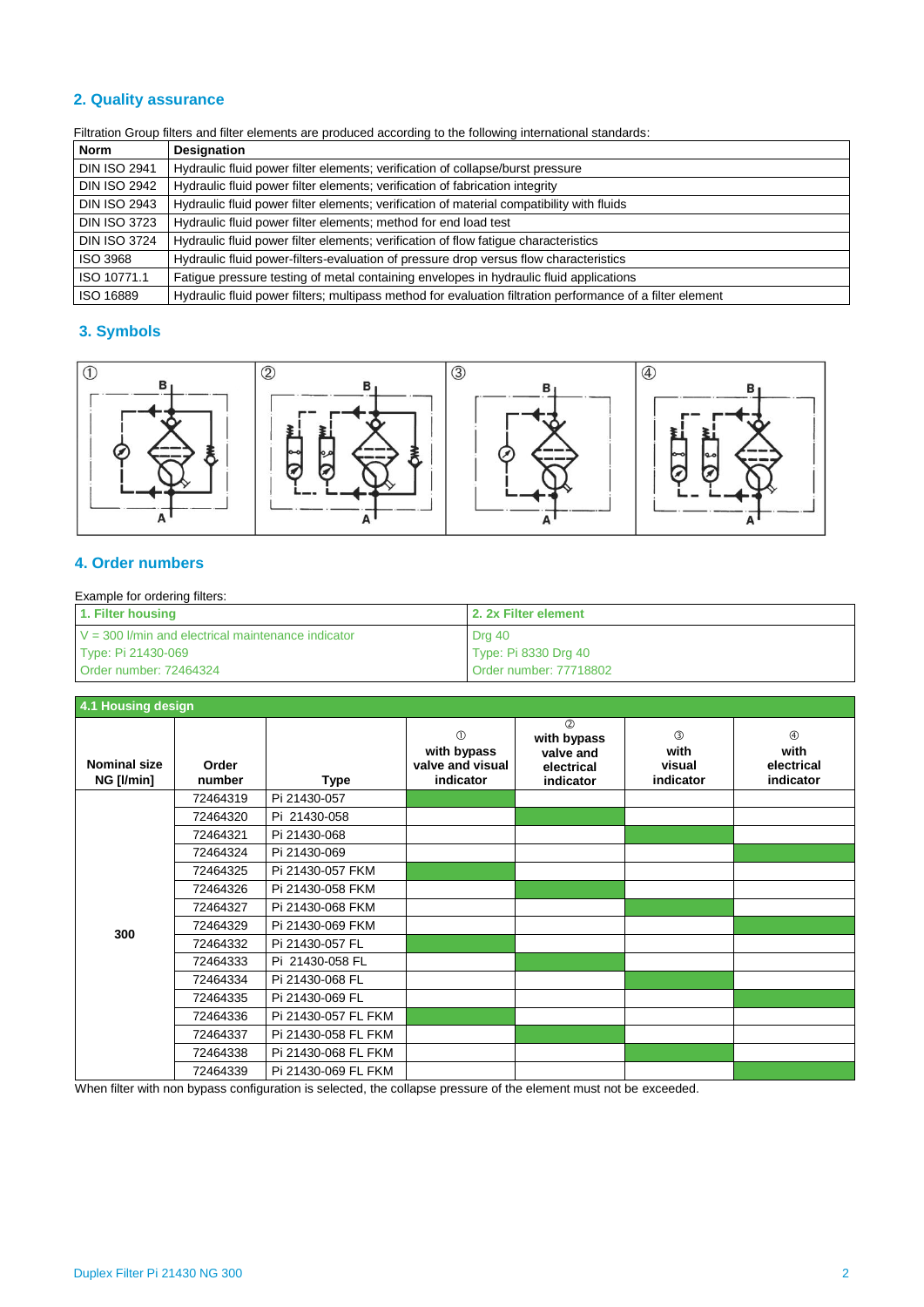| 4.2 Filter elements*                    |              |                 |                        |                          |                                             |
|-----------------------------------------|--------------|-----------------|------------------------|--------------------------|---------------------------------------------|
| <b>Nominal size NG</b><br>$[$ l/min $]$ | Order number | <b>Type</b>     | <b>Filter material</b> | max. $\Delta p$<br>[bar] | <b>Filter surface</b><br>[cm <sup>2</sup> ] |
|                                         | 77718810     | Pi 8130 Drg 10  | Drg 10                 |                          | 4280                                        |
|                                         | 77680952     | Pi 8230 Drg 25  | Drg 25                 |                          | 4280                                        |
|                                         | 77718802     | Pi 8330 Drg 40  | Drg 40                 |                          | 4280                                        |
| 300                                     | 77681042     | Pi 8430 Drg 60  | Drg 60                 | 20                       | 2975                                        |
|                                         | 77689078     | Pi 8530 Drg 100 | <b>Drg 100</b>         |                          | 4280                                        |
|                                         | 77669510     | Pi 8630 Drg 200 | <b>Drg 200</b>         |                          | 2975                                        |
|                                         | 77718786     | Pi 8730 Drg 300 | Drg 300                |                          | 2975                                        |
|                                         | 77718794     | Pi 8830 Drg 500 | Drg 500                |                          | 4280                                        |

\*other element types on request

### **5. Technical specifications**

| Design:                                                             | in-line filter                                       |
|---------------------------------------------------------------------|------------------------------------------------------|
| Operating pressure:                                                 | 2x 10^6 load changes 100 bar<br>(1452 psi)           |
|                                                                     | 1x 10^6 load changes 160 bar<br>$(2320 \text{ psi})$ |
| Test pressure::                                                     | 229 bar (3320 psi)                                   |
| Temperature range:                                                  | $-10$ °C to $+120$ °C                                |
|                                                                     | (other temperature ranges on request)                |
| Bypass opening pressure:                                            | $\Delta p$ 3.5 bar $\pm$ 10 %                        |
| Filter head material:                                               | GGG                                                  |
| Filter bowl material:                                               | St                                                   |
| Sealing material:                                                   | NBR/FKM/EPDM                                         |
| Activating pressure of                                              |                                                      |
| visual/electrical differential                                      |                                                      |
| maintenance indicator:<br>Electrical data of maintenance indicator: | $\Delta p$ 2.2 bar $\pm$ 10 %                        |
|                                                                     |                                                      |
| Maximum voltage:                                                    | 250 V AC/200 V DC                                    |
| Maximum current on contact:                                         | 1 A                                                  |
| Inrush current:                                                     | 70 W                                                 |
| Type of protection:                                                 | IP 65 when inserted                                  |
|                                                                     | and secured                                          |
| Contact:                                                            | bistable                                             |
| Cable connection:                                                   | M20x1.5                                              |

The switching function can be changed by turning the electric upper part by 180° (normally closed contact or normally open contact). The state on delivery is a normally closed contact. The use of quenching circuits must be checked in the case of inductivity in the DC current circuit. The maintenance indicator data sheet contains further information and additional maintenance indicator versions.

We draw attention to the fact that all values indicated are average values which do not always occur in specific cases of application. Our products are continually being further developed. Values, dimensions and weights can change as a result of this. Our specialized department will be pleased to offer you advice.

We recommend you to contact us concerning applications of our filters in areas governed by the EU 2014/34/EU (ATEX 95). The standard version can be used for liquids based on mineral oil (corresponding to the fluids in Group 2 of Directive 2014/68 EU Article 13). If you consider to use other fluids please contact us for additional support.

Subject to technical alteration without prior notice.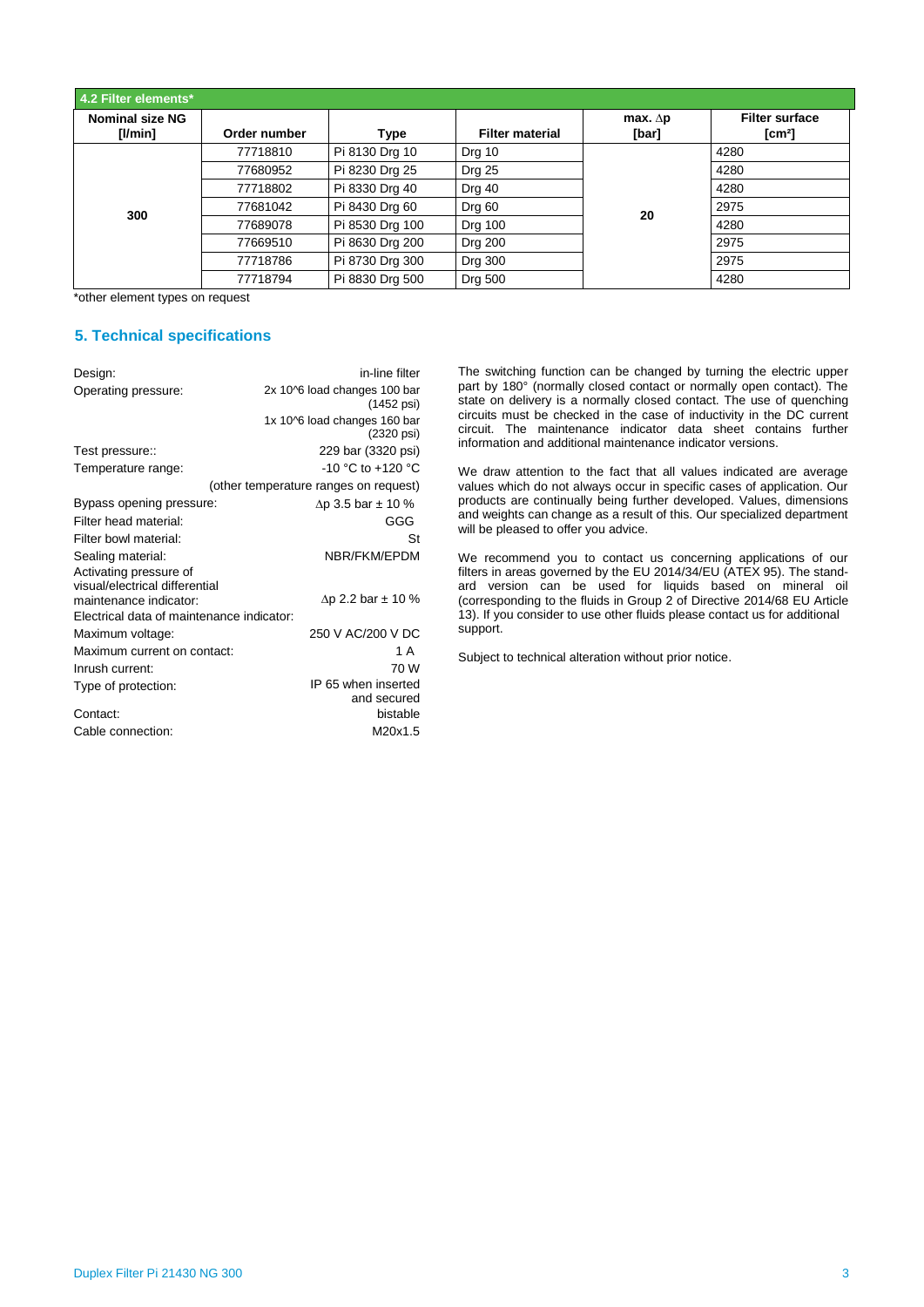# **6. Dimensions**









 $\circ$ 

In Inlet Inlet E<sup>\*</sup> Minimum clearance required for element change<br>
Out Outlet Cutlet Cutles and Cutles of Cutles of Cutles of Cutles Cutles Cutles Cutles Cutles Cutles Cutles Cu Out Outlet 2008 Out Outlet Current Current Current Current Current Current Current Current Current Current Current Current Current Current Current Current Current Current Current Current Current Current Current Current Cur

All dimensions except "H" in mm.

| Type        | A ±1 | в   | $\sim$<br>C ±5 |     | E*  |     |       |                              | $Øl + 1$ | $_{1*}$<br>u | $\overline{ }$ | øL    | M   |
|-------------|------|-----|----------------|-----|-----|-----|-------|------------------------------|----------|--------------|----------------|-------|-----|
| Pi 21430    | 284  | 132 | 407            | 465 | 110 | 136 | SW 30 | $G1^{1/2}$<br>$\overline{1}$ | 65       | <u>_</u>     | 49             | 121,5 | 210 |
| Pi 21430 FL | 284  | 132 | 407            | 465 | 110 | 136 | SW 30 | $\overline{\phantom{a}}$     | -        |              | 49             | 121,5 | 210 |

 $\overline{5}$ 

| Type        | N  |           |     |     |    |        |    | $U \pm 3$ | øV | $W \pm 0.25$ | $X \pm 0.25$ |        |
|-------------|----|-----------|-----|-----|----|--------|----|-----------|----|--------------|--------------|--------|
| Pi 21430    | 62 | 21<br>ا ت | 136 | 167 | 28 | M12x18 | 66 | 159       | -  |              |              |        |
| Pi 21430 FL | 62 | 31        | 136 | 167 | 28 | M12x18 | 66 | 159       | 38 | 69,9         | 35,7         | M12x21 |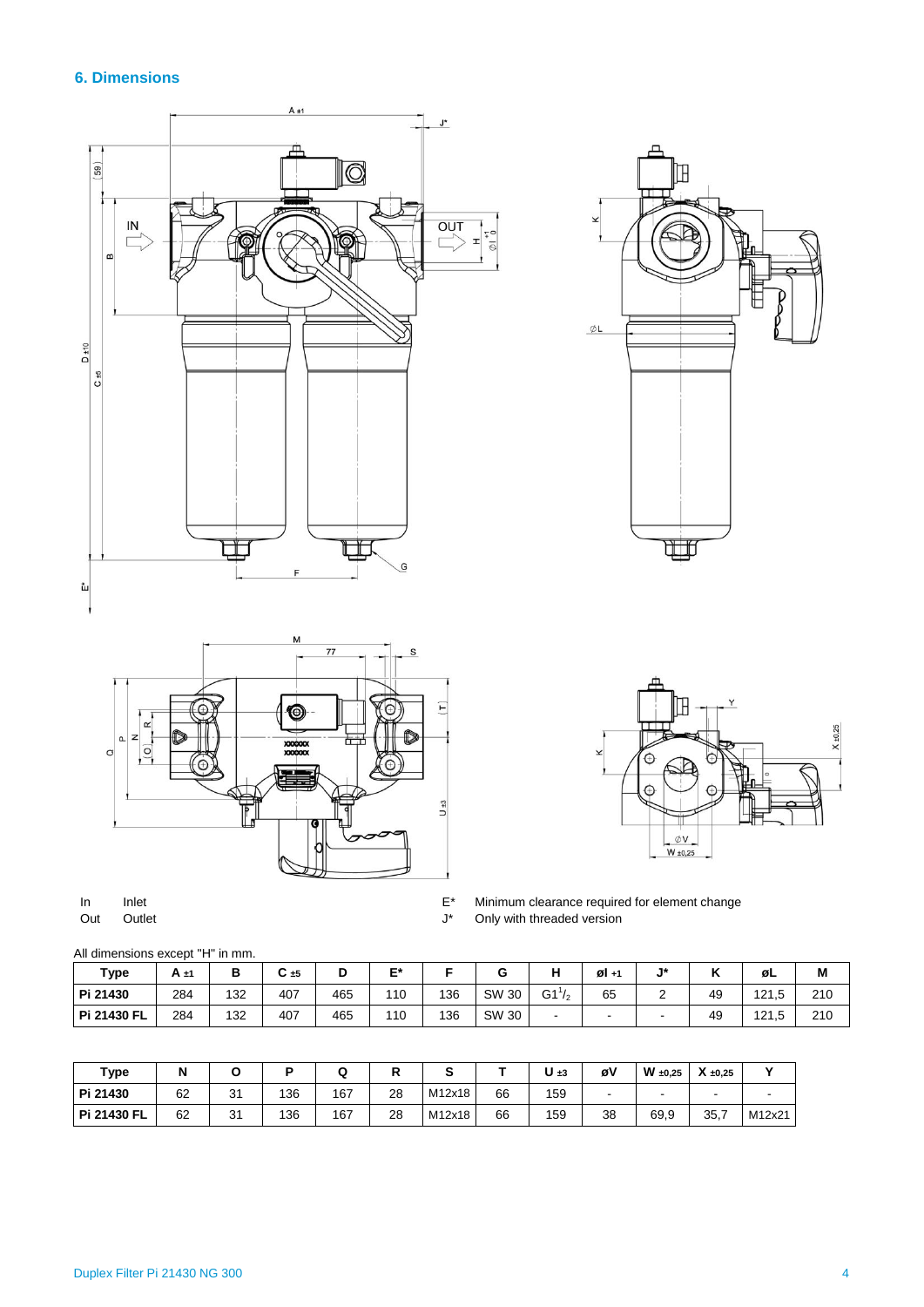### **7. Installation, operating and maintenance instructions**

#### **7.1 Filter installation**

When installing filter make sure that sufficient space is available to remove filter element and filter housing. Preferably the filter should be installed with the filter housing pointing downwards. The maintenance indicator must be visible.

### **7.2 Connecting the electrical maintenance indicator**

The electrical indicator is connected via a 2-pole appliance plug according to DlN EN 175301-803 with poles marked 1 and 2. The elec- trical section can be inverted to change from normally open to nor- mally closed position or vice versa. The state on delivery is a normally closed contact.

#### **7.3 When should the filter element be replaced?**

1. Filters equipped with visual and electrical maintenance indicator:

During cold starts, the indicator may give a warning signal. Press the red button of the visual indicator once again only after operating temperature has been reached. If the red button im- mediately pops up again and/or the electrical signal has not switched off after reaching operating temperature the filter ele- ment must be replaced after the end of the shift.

2. Please always ensure that you have original Filtration Group spare elements in stock: Disposable elements (PS) cannot be cleaned.

### **7.4 Element replacement**

**Note:** Elements may only be replaced by people who are familiar with the function of the filter. When replacing elements, appropriate safety clothing (protective goggles, gloves, safety shoes) must be worn.

**Note:** The maintenance indicator monitors the filter side in operation, which is identified by the position of the switching lever catch. The change-over transfer valve must be switched prior filter servicing. Now the signal of the maintenance indicators cancelled and the red button can be repressed again.

- 1. Operate and hold pressure equalizing lever located behind switching lever. Pull catch knob and swivel switching lever. Engage the catch on the clear filter side. Place through or drip pan underneath to collect leaving oil.
- 2. Loosen vent screw of the filter side not in use by 2-3 turns; max. until contact is made with the safety stop.
- 3. Unscrew filter housing by rotating same counter-clockwise and clean with a suitable medium. **Warning: The shift lever may not, from now until the**
- **screw- ing back in of the filter housing (7.), be activated under any circumstances!**
- 4. Remove filter element with a side-to-side motion.
- 5. Check O-ring on the filter house for damage. Replace, if necessary.
- 6. Make sure that the order number on the spare element corresponds to the oder number of the filter name-plate.
- 7. Lightly lubricate the threads of the filter housing and screw into the filter head. Maximum tightening torque for NG 300 = 100 Nm.
- 8. To refill the filter chamber, operate only the pressure equalizing lever (leave the switching lever arrested in its catch) long enough for the medium to emerge bubble- free from the vent bore.
- 9. Tighten vent screw. Check filter for leaks by operating the pres-
- 10. sure equalizing lever once again.